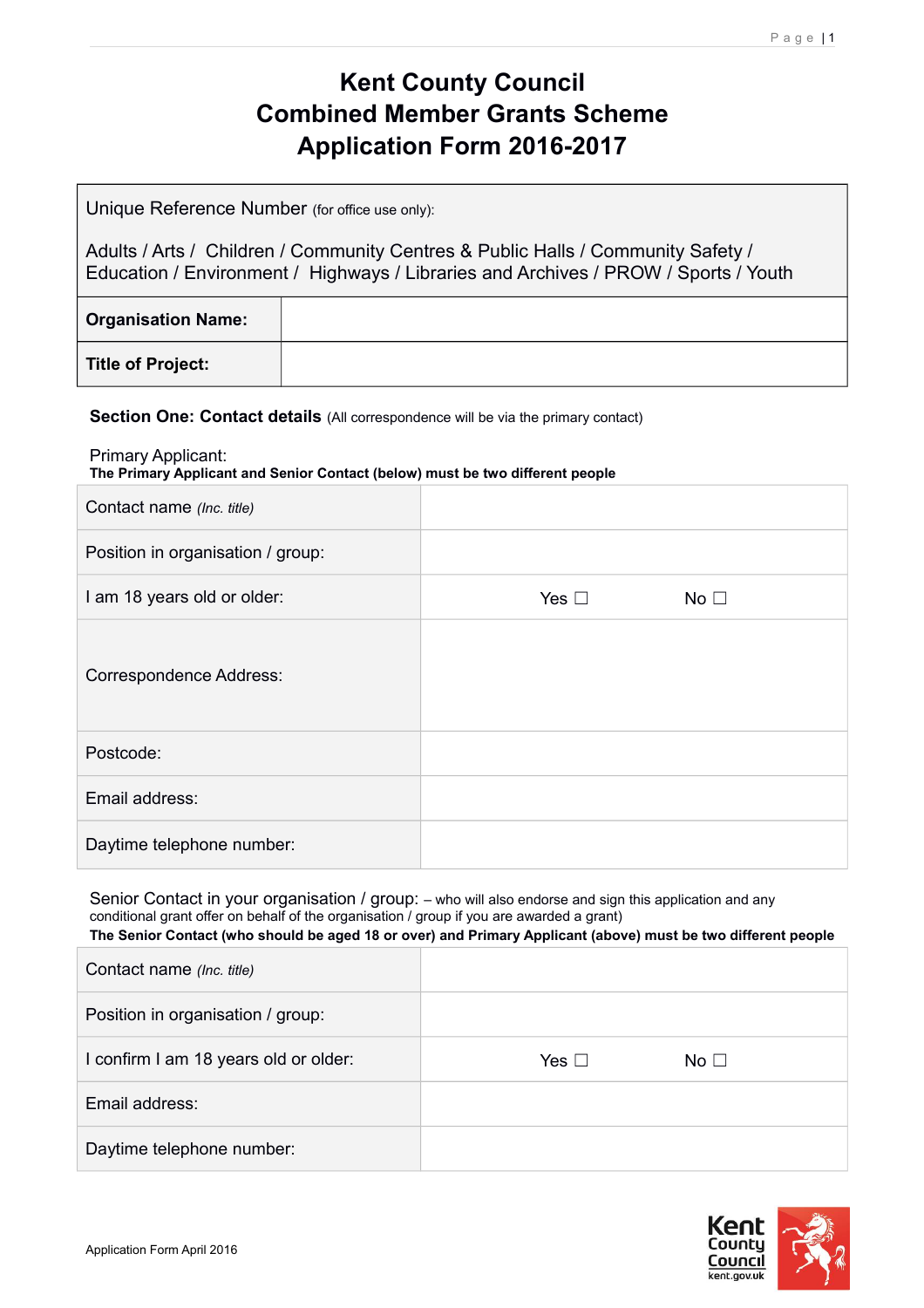#### **DATA PROTECTION STATEMENT Your details will be kept securely by Kent County Council under the terms of the Data Protection Act and Freedom of Information Act 2000**

KCC must protect public funds and may use personal information and data-matching techniques to detect and prevent fraud, and ensure public money is targeted and spent in the most appropriate and cost-effective way. In order to achieve this, information may be shared with other bodies responsible for auditing or administering public funds including the Audit Commission, the Department for Work and Pensions, other local authorities, HM Revenue and Customs, and the Police. We might use personal information provided by you in order to conduct appropriate identity checks. If you provide false or inaccurate information in your application or at any point in the life of any funding we award you and fraud is identified, we will actively seek recovery of the awarded grant funding, and will provide details to fraud prevention agencies, to prevent fraud and money laundering.

We may like to send you information by **email** on future grant funding opportunities, information on Kent County Council's campaigns, relevant services, consultations and local engagement opportunities.

Would you like to be added to our email contact database for this purpose?

**Please select as applicable** Yes □ No □

Which Kent County Council Members are supporting this grant application? **You must have discussed this application with the Kent County Council Member before submitting this form**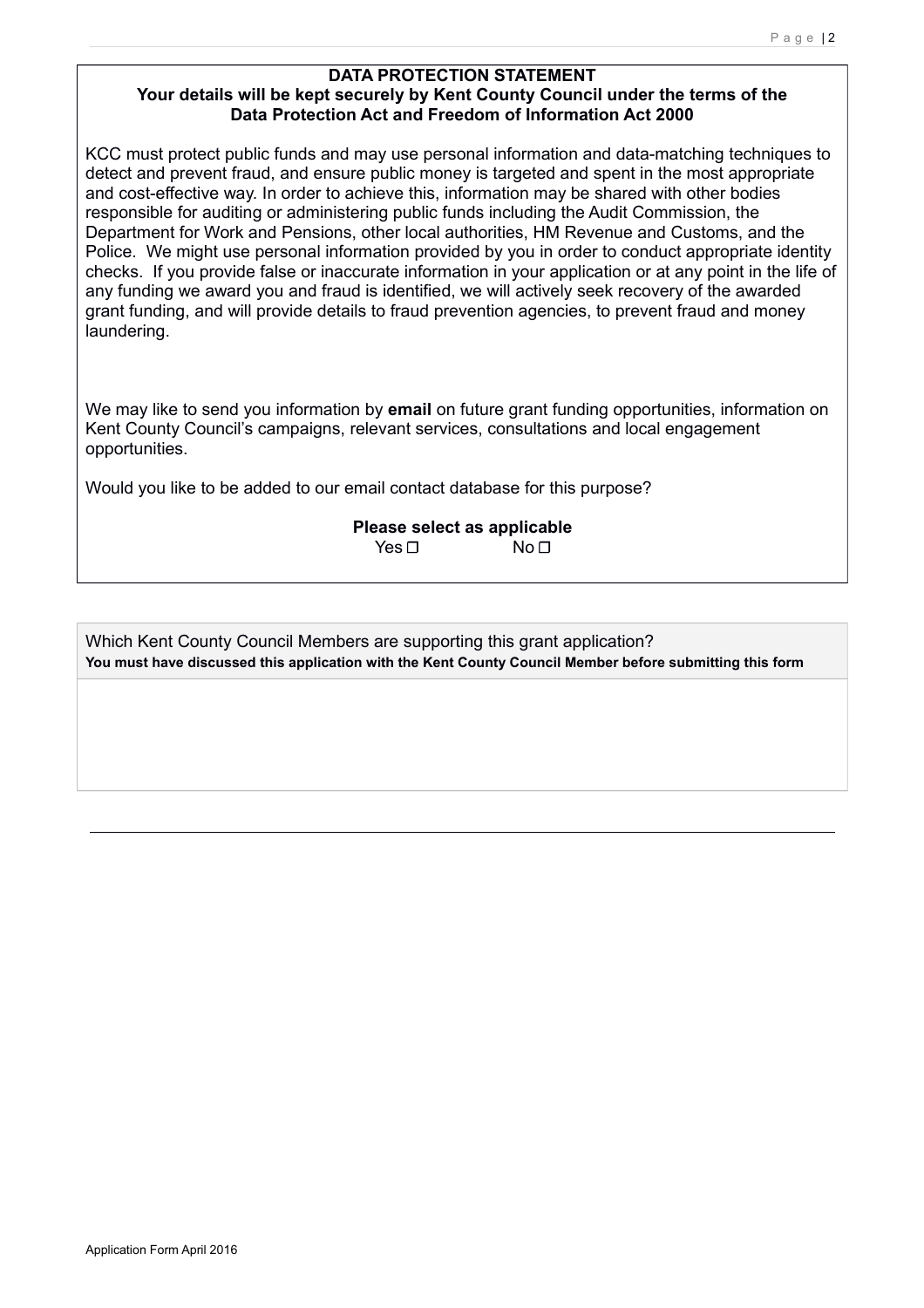#### **Section Two: About your organisation / group**

In this section, we want you to tell us more about your organisation / group. (We will ask you about the project you want funding for in Section Three.)

| <b>Organisation / Group Name:</b>                                                                                                                                                                                                                                                            |                                                             |                 |  |
|----------------------------------------------------------------------------------------------------------------------------------------------------------------------------------------------------------------------------------------------------------------------------------------------|-------------------------------------------------------------|-----------------|--|
| 1. Is your organisation / group a Registered<br>Charity?                                                                                                                                                                                                                                     | Yes $\sqcap$                                                | No <sub>1</sub> |  |
| If yes, please provide your charity number:                                                                                                                                                                                                                                                  |                                                             |                 |  |
| 2. Do you have a bank account, which requires<br>two unrelated people to authorise cheques and<br>make withdrawals (including debit card or internet<br>purchases and cash withdrawals)? This must be<br>in the name of the organisation / group that is<br>applying, unless it is a school. | Yes $\sqcap$                                                | No <sub>1</sub> |  |
| Before a conditional grant offer will be paid by<br>KCC, you will need to provide additional                                                                                                                                                                                                 | □ Latest approved annual accounts?                          |                 |  |
| evidence. Can you please supply at least one<br>of these documents, please?                                                                                                                                                                                                                  | $\Box$ Governing document, constitution or set of<br>rules? |                 |  |

| 3. What type of organisation / group are you? |        |                                                                                             |   |                        |   |
|-----------------------------------------------|--------|---------------------------------------------------------------------------------------------|---|------------------------|---|
|                                               |        | Please select the options below that best describe your organisation / group:               |   |                        |   |
| Charity                                       | □      | Community organisation                                                                      | □ | Voluntary organisation | П |
| Church / Faith group                          | □      | Community Interest Company /<br>Charitable Incorporated<br>Organisation / Social Enterprise | П | Sports organisation    | Г |
| School / College                              | □      | Children's Centre / Pre-school                                                              | П | Youth organisation     | П |
| Parish / Town / District                      |        | KCC service (Please specify)                                                                |   | Other (Please specify) |   |
| council                                       | $\Box$ |                                                                                             | □ |                        |   |

| 4. Does KCC currently fund any part of your work, or                 |            |                |
|----------------------------------------------------------------------|------------|----------------|
| commission or procure services from you?                             | Yes $\Box$ | No $\boxtimes$ |
| (i.e. via a commissioned services, service-level agreement, or other |            |                |
| formal partnership agreement including grant funding)                |            |                |

**If yes, please state the nature of the commissioned services and value of the contract or funding agreement, and the named Kent County Council contact.**

| 5. In the past three years has your organisation / group<br>received a previous grant from the KCC Combined<br>Member Grants scheme? | Yes $\sqcap$ | No <sub>1</sub> |
|--------------------------------------------------------------------------------------------------------------------------------------|--------------|-----------------|
| If yes, please complete the information below                                                                                        |              |                 |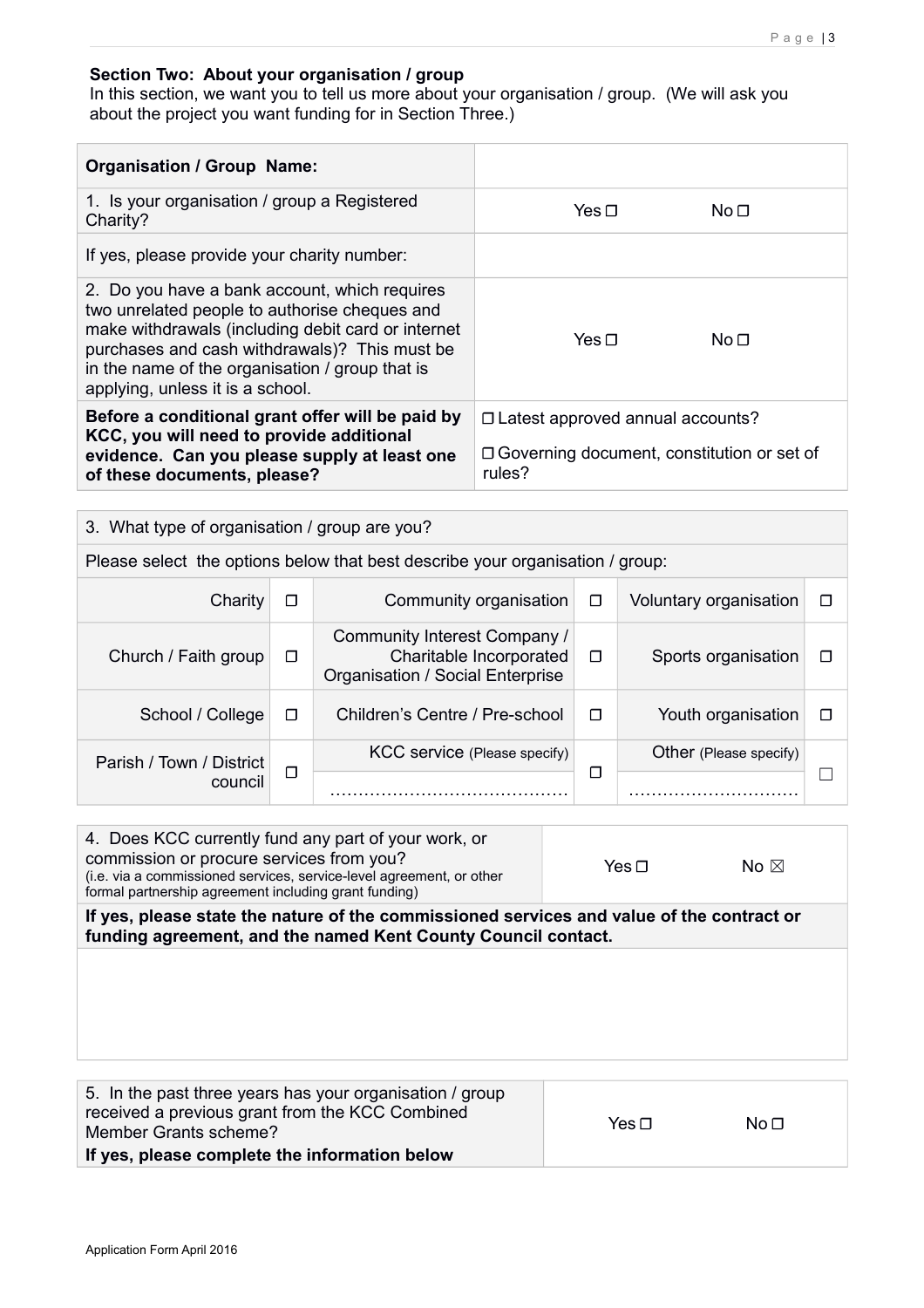| Project Name | <b>KCC Member Name(s)</b> | Amount | Date Received |
|--------------|---------------------------|--------|---------------|
|              |                           |        |               |
|              |                           |        |               |

(Add more rows if necessary)

| 6. Has your organisation / group applied to any other<br>funding bodies for grant support for this project?<br>If yes, please complete the information below                                  |                                |                             | Yes $\sqcap$ | No <sub>1</sub> |  |                                |
|-----------------------------------------------------------------------------------------------------------------------------------------------------------------------------------------------|--------------------------------|-----------------------------|--------------|-----------------|--|--------------------------------|
| Name of Organisation /<br>Funder                                                                                                                                                              | <b>Amount Applied for</b><br>£ | <b>Amount Received</b><br>£ |              |                 |  | Date Received /<br>Anticipated |
|                                                                                                                                                                                               |                                |                             |              |                 |  |                                |
|                                                                                                                                                                                               |                                |                             |              |                 |  |                                |
| If you have received any other funding for this project, please state below any terms / conditions<br>attached to that funding that KCC should be aware of when considering this application? |                                |                             |              |                 |  |                                |
|                                                                                                                                                                                               |                                |                             |              |                 |  |                                |
|                                                                                                                                                                                               |                                |                             |              |                 |  |                                |
| (Insert more rows if necessary)                                                                                                                                                               |                                |                             |              |                 |  |                                |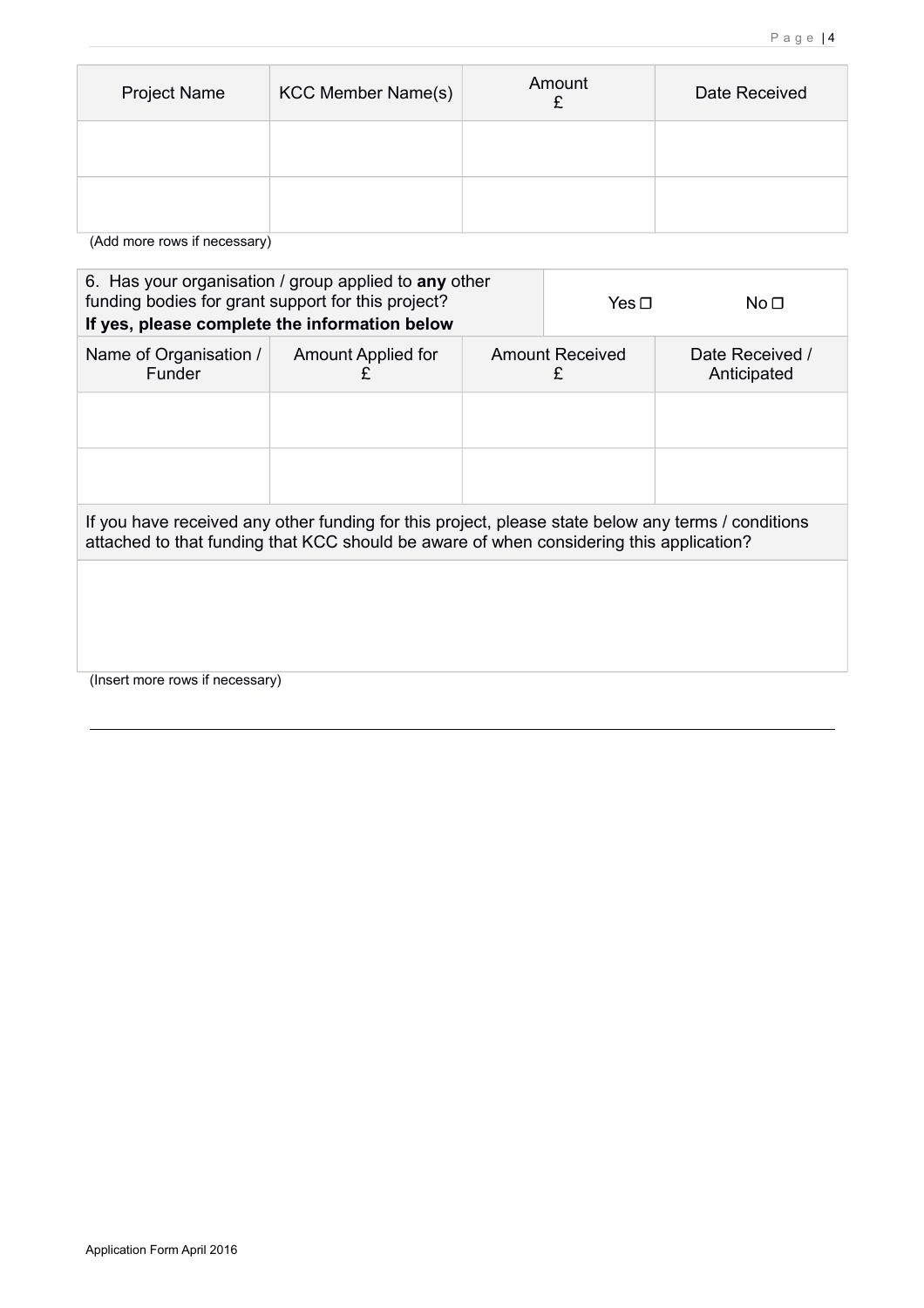#### **Section Three: About your project**

In this section, we want to know what your project is (ie what you want the grant funding for), and how that project will benefit the local community and support Kent County Council's objectives.

#### 7. Please tell us about the need for this project:

Make sure you fully explain the need for your project and provide evidence to back this up. Describe the problems / issues you have identified and explain how your project addresses them. Please also illustrate the Social Value of your project.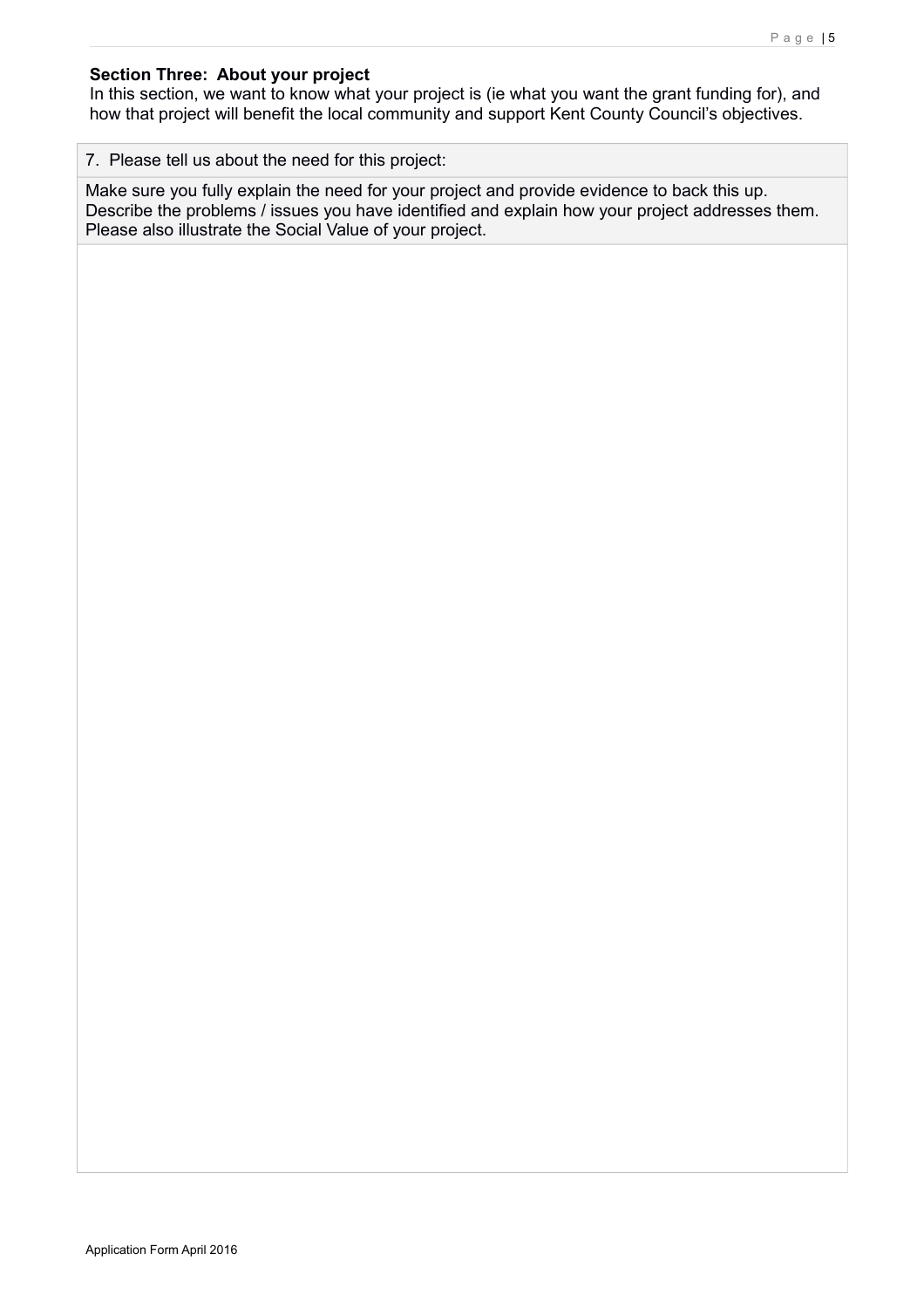8: 'Our focus is on improving lives by ensuring that every pound spent in Kent is delivering better outcomes for Kent's residents, communities and businesses' (Increasing Opportunities, Improving Outcomes: Kent County Council's Strategic Vision 2015-20).

Please explain how your project meets one or more of the following outcomes from KCC's strategic statement:

# **Strategic Outcome One:** Children and young people in Kent get their best start in life

| Increasing resilience and<br>providing strong and safe<br>environments to successfully<br>raise children and young<br>people | п | Keeping vulnerable families out<br>of crisis and more children and<br>young people out of care                                                               | $\Box$ | Helping to close the attainment<br>gap between disadvantaged<br>young people and their peers                                              |  |
|------------------------------------------------------------------------------------------------------------------------------|---|--------------------------------------------------------------------------------------------------------------------------------------------------------------|--------|-------------------------------------------------------------------------------------------------------------------------------------------|--|
| Helping to ensure all children,<br>irrespective of their<br>background are ready for<br>school at 5                          | п | Helping children and young<br>people have better physical<br>and mental health                                                                               | п      | Helping children and young<br>people to be engaged, thrive<br>and achieve their potential<br>through academic and<br>vocational education |  |
| Supporting young people's<br>ambitions with choices and<br>access to work, education and<br>training opportunities           | п | If you believe your project<br>helps towards this outcome in<br>a way not listed, please<br>indicate here and detail in the<br>project overview (Question 7) | п      |                                                                                                                                           |  |

#### **Strategic Outcome Two:** Kent communities feel the benefits of economic growth by being in-work, healthy and enjoying a good quality of life

| Improving physical and mental<br>health by supporting people to<br>take more responsibility for<br>their own health and wellbeing                            | ⊓ | Supporting Kent business<br>growth by having access to a<br>well skilled local workforce with<br>improved transport, broadband<br>and necessary infrastructure | $\Box$ | Benefitting Kent's communities<br>from economic growth and<br>lower levels of deprivation              | П |
|--------------------------------------------------------------------------------------------------------------------------------------------------------------|---|----------------------------------------------------------------------------------------------------------------------------------------------------------------|--------|--------------------------------------------------------------------------------------------------------|---|
| Helping Kents residents to<br>enjoy a good quality of life, and<br>more people benefit from a<br>greater social, cultural and<br>sporting opportunities      | П | Helping to protect and enhance<br>Kent's physical and natural<br>environments so they can be<br>enjoyed by residents                                           | п      | Supporting well planned<br>housing growth so Kent<br>residents can live in the home<br>of their choice |   |
| If you believe your project<br>helps towards this outcome in<br>a way not listed, please<br>indicate here and detail in the<br>project overview (Question 7) | п |                                                                                                                                                                |        |                                                                                                        |   |

#### **Strategic Outcome Three:** Older and vulnerable residents are safe and supported with choices to live independently

| Supporting those with long-<br>term conditions to manage<br>their conditions through access<br>to good quality care and<br>support | п | Supporting people with mental<br>health issues and dementia to<br>be assessed and treated<br>earlier, and supporting them to<br>live well                    | ⊓ | Providing access to the advice,<br>information and support<br>needed by families and carers<br>of older and vulnerable people |  |
|------------------------------------------------------------------------------------------------------------------------------------|---|--------------------------------------------------------------------------------------------------------------------------------------------------------------|---|-------------------------------------------------------------------------------------------------------------------------------|--|
| Supporting social inclusion of<br>older and vulnerable Kent<br>residents                                                           | П | Helping more people to receive<br>quality care at home, avoiding<br>unnecessary admissions to<br>hospital and care homes                                     | П | Enabling health and social care<br>systems to work together to<br>deliver better community<br>services                        |  |
| Helping residents to have a<br>greater choice and control over<br>the health and social care<br>services they receive              | п | If you believe your project<br>helps towards this outcome in<br>a way not listed, please<br>indicate here and detail in the<br>project overview (Question 7) | П |                                                                                                                               |  |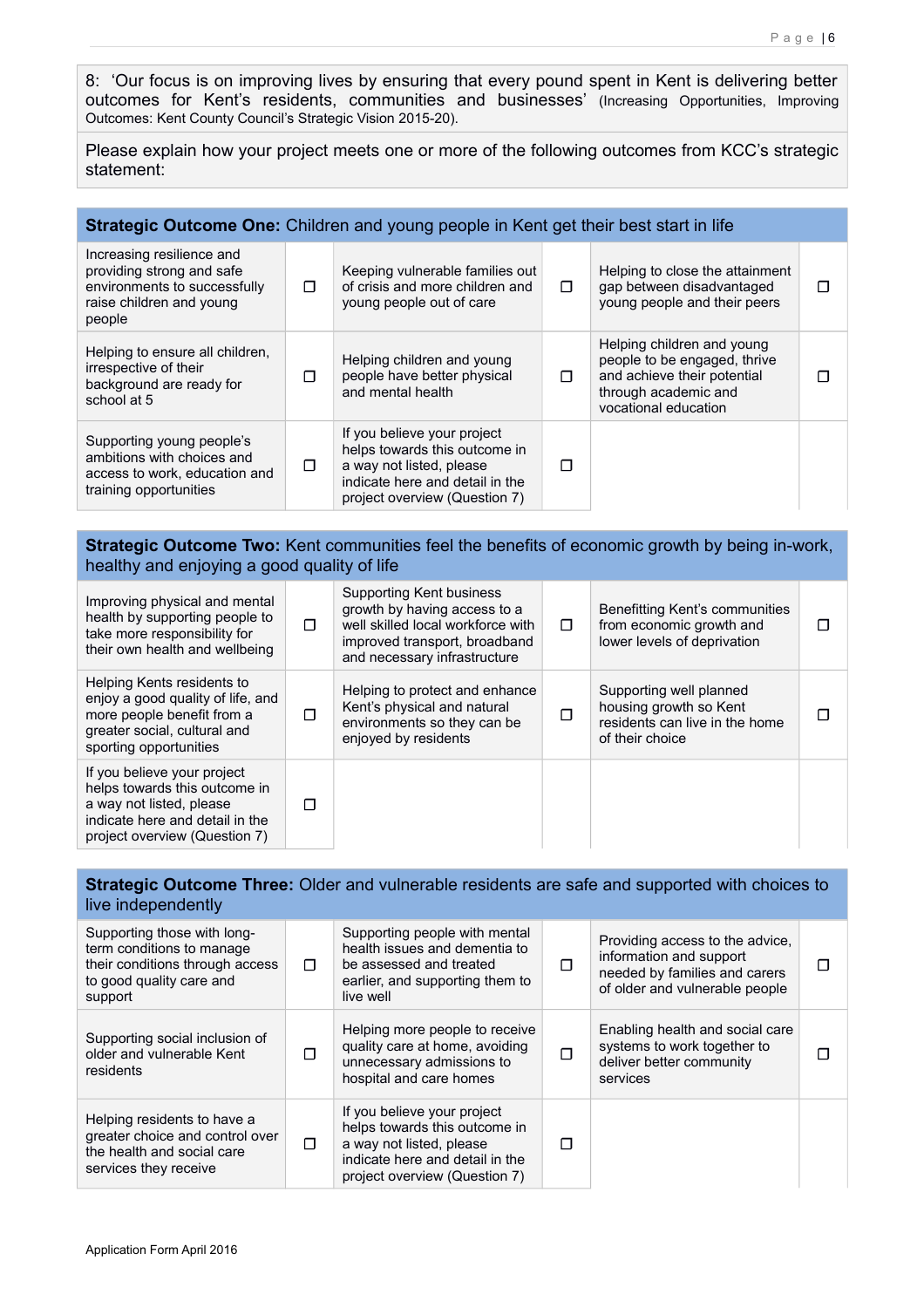| 9. Please explain what funding or other resources your own organisation / group is contributing to |
|----------------------------------------------------------------------------------------------------|
| this project? This can include any volunteering hours, costed at minimum wage rate.                |

| 10. When will the project start? State month and year.<br>We do not offer retrospective funding without<br>exceptional prior agreement |            |                 |
|----------------------------------------------------------------------------------------------------------------------------------------|------------|-----------------|
| 11. Will your project be complete within one year of<br>our conditional grant?<br>If No, please explain why below                      | Yes $\Box$ | No <sub>1</sub> |
|                                                                                                                                        |            |                 |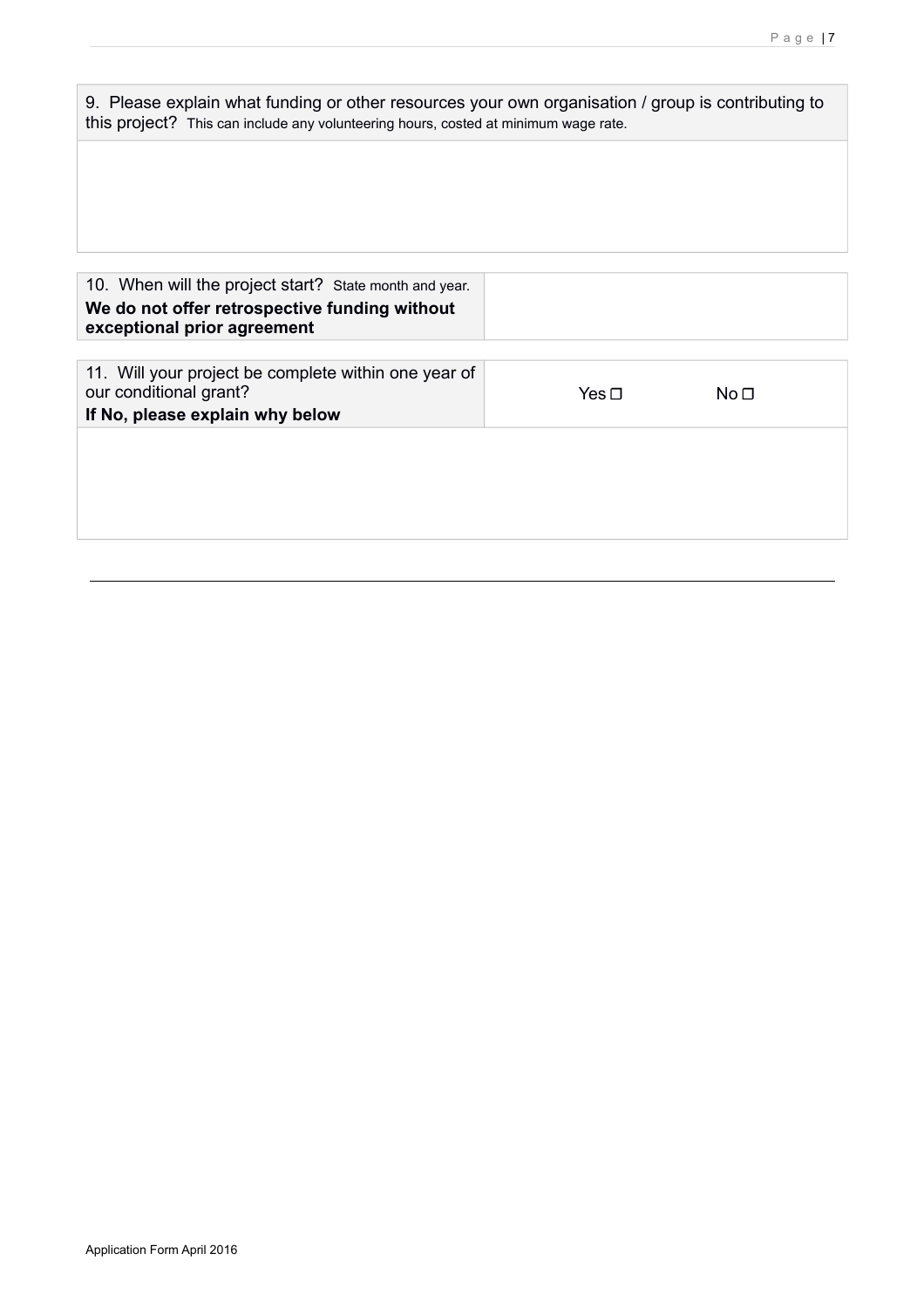### **Section Four: The cost of your project**

In this section, we want to know how much grant funding you want and how it will be used.

| 12. What is the total cost of your project?                                                            |  |  |  |
|--------------------------------------------------------------------------------------------------------|--|--|--|
|                                                                                                        |  |  |  |
| 13. What is the total amount of grant funding you<br>are seeking from KCC Members in this application? |  |  |  |

| 14. Please complete this table with details of what you will spend the grant funding on:  |         |  |  |  |  |
|-------------------------------------------------------------------------------------------|---------|--|--|--|--|
| <b>Breakdown of Spend</b>                                                                 | Cost(E) |  |  |  |  |
|                                                                                           | £       |  |  |  |  |
|                                                                                           | £       |  |  |  |  |
|                                                                                           | £       |  |  |  |  |
|                                                                                           | £       |  |  |  |  |
|                                                                                           | £       |  |  |  |  |
|                                                                                           | £       |  |  |  |  |
|                                                                                           | £       |  |  |  |  |
| Subtotal:<br>(This should equal or exceed the grant request to KCC and must be completed) | £       |  |  |  |  |

(Add more rows if necessary)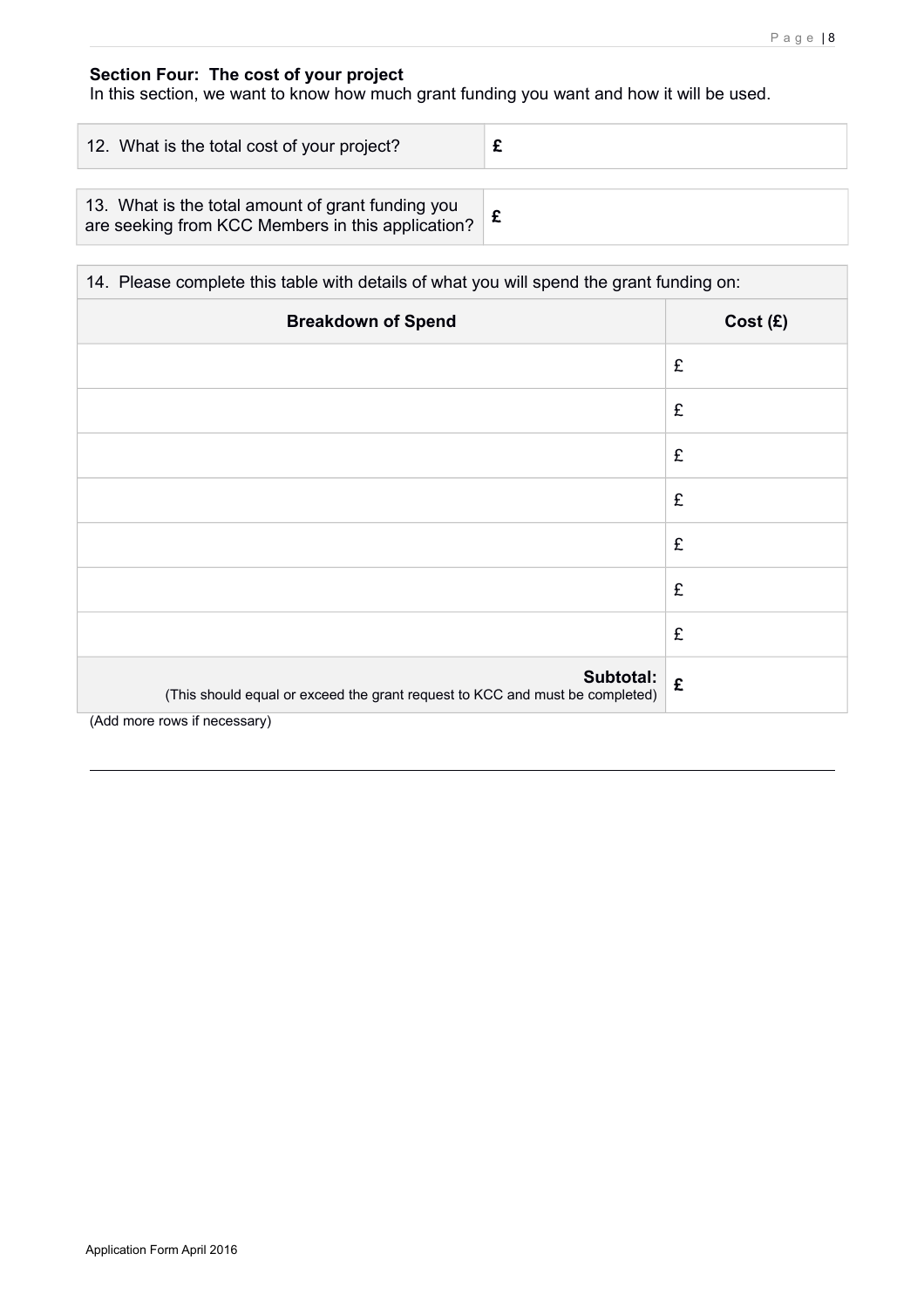#### **Section Five: Other information**

In this section, we want to know how your organisation / group will publicise the project, and if there is anything else that we should know about the project.

| 15. Please use the space below for any other information that is relevant to this application (eg)    |  |  |  |
|-------------------------------------------------------------------------------------------------------|--|--|--|
| confirmation that any necessary planning / landlord permission, or delegated authority, is in place). |  |  |  |

16. If your application is successful, please explain what publicity is planned, and how you will give recognition of the support provided by KCC and the local County Member(s) in relation to this project.

| 17. Do you need a copy of the 'Supported by KCC'<br>logo to use in your publicity? |  |       |                                      |  | Yes ⊓<br>No <sub>1</sub> |  |  |
|------------------------------------------------------------------------------------|--|-------|--------------------------------------|--|--------------------------|--|--|
| If Yes, please select which format(s) you require below.                           |  |       |                                      |  |                          |  |  |
| .JPG                                                                               |  | n.PNG | Other (Please specify)<br><b>FPS</b> |  |                          |  |  |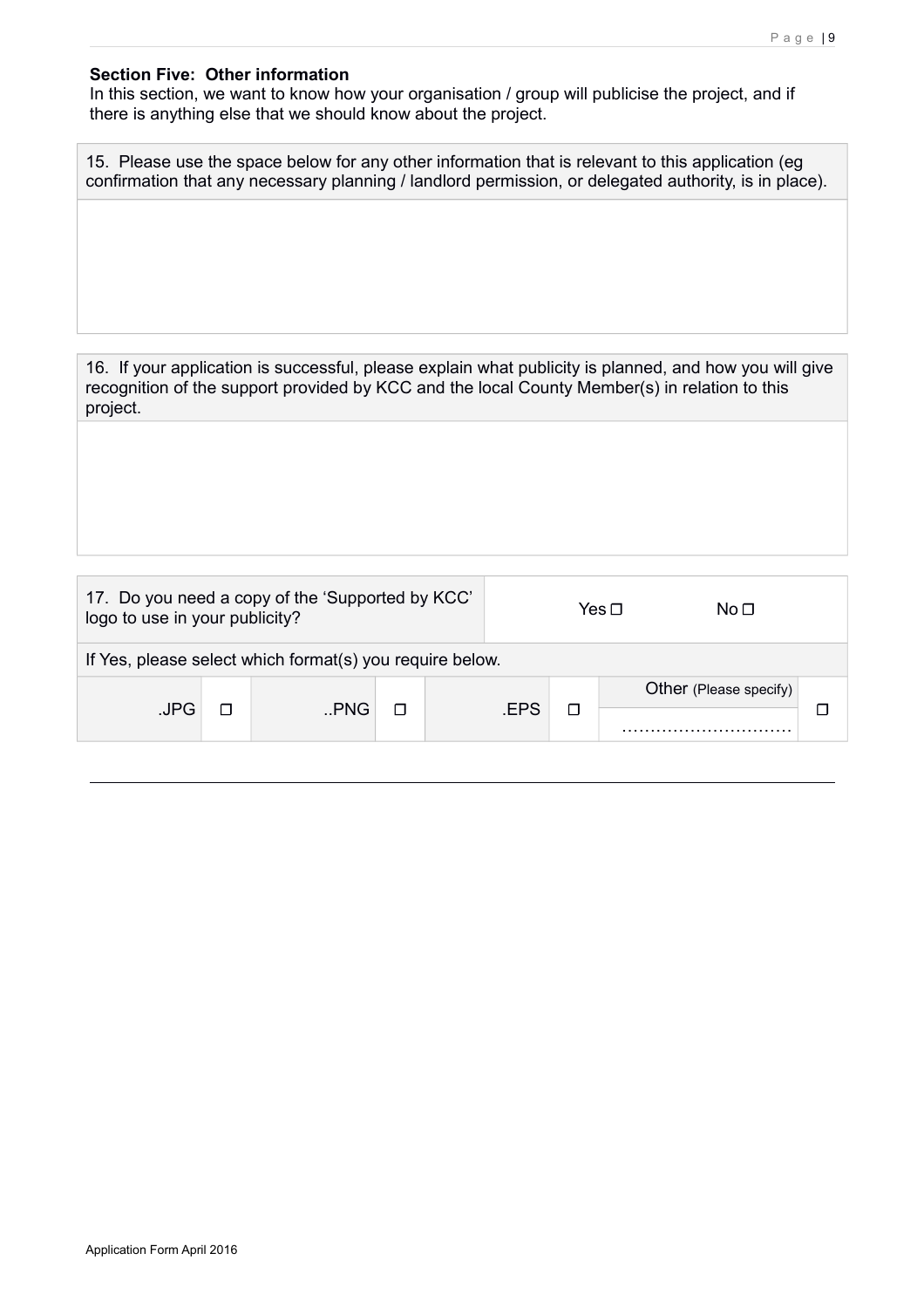## **Section Six: Declaration and agreement**

- I confirm that I am authorised to sign this application on behalf of the organisation/group. The information provided in this application is correct to the best of my knowledge.
- If this application is successful, I confirm that the grant will only be used for the purposes specified in this application. The organisation/group will comply with all the terms and conditions that apply to the Kent County Council Combined Member Grants Scheme.
- I confirm that the organisation/group has not received funding from another source for the costs that Kent County Council has been asked to fund in this application.
- I understand that any necessary planning permission or delegated authority should be secured before applying for a Kent County Council Combined Member Grant.
- **I agree that the organisation/group will acknowledge and give full recognition to Kent County Council and the Local County Member(s) who awarded the grant in all publicity and media related to the project specified in this application.**
- I agree that the information provided in this application can be retained and used by Kent County Council to allow the project to be monitored.
- I understand that monitoring will be undertaken within 6 months of receiving the grant and that evidence may be sought from the organisation/group to support this process.
- I understand that any grant award will be made in accordance with the eligibility criteria for the Kent County Council Combined Member Grants Scheme and with the County Council's Equality and Diversity Policy Statement.
- **I understand that any funding awarded is a one-off grant payment, and that any further grant support may not be available in subsequent years.**
- I agree to the conditions for the use, retention and write-off periods for all capital items purchased with this grant, as set out in the grant funding guidelines.
- **I understand that, if the grant will not be used for the purposes specified in this application, permission must be sought from the Kent County Council Community Liaison Officer in advance.** The County Council reserves the right to recoup part, or all, of any grant amount if it is not spent as specified, or as agreed otherwise with the County Council.
- **I agree that the organisation/group will adhere to up-to-date safeguarding policies relating to any work with children, young people and/or vulnerable adults.**
- **I understand that, if any false or inaccurate information is provided in this application, or at any point in the life of any grant funding awarded, or if any fraud is identified, the County Council will actively seek recovery of the grant, and will provide details to fraud prevention agencies, to prevent fraud and money laundering.**
- **I agree that the organisation/group accepts, and will abide by, the full terms and conditions and the monitoring requirements of the Kent County Council Combined Member Grants Scheme (as set out above).**

#### **Primary Applicant**

| Name:                                                   | Position in the organisation: |
|---------------------------------------------------------|-------------------------------|
| <b>Signature:</b> (or print name if returning by email) | Date:                         |

**Please return this form to:**  Email: **Community Liaison Officer** KCC Combined Member Grant Scheme, Kent County Council Room G54, Sessions House, County Hall, Maidstone, Kent. ME14 1XQ